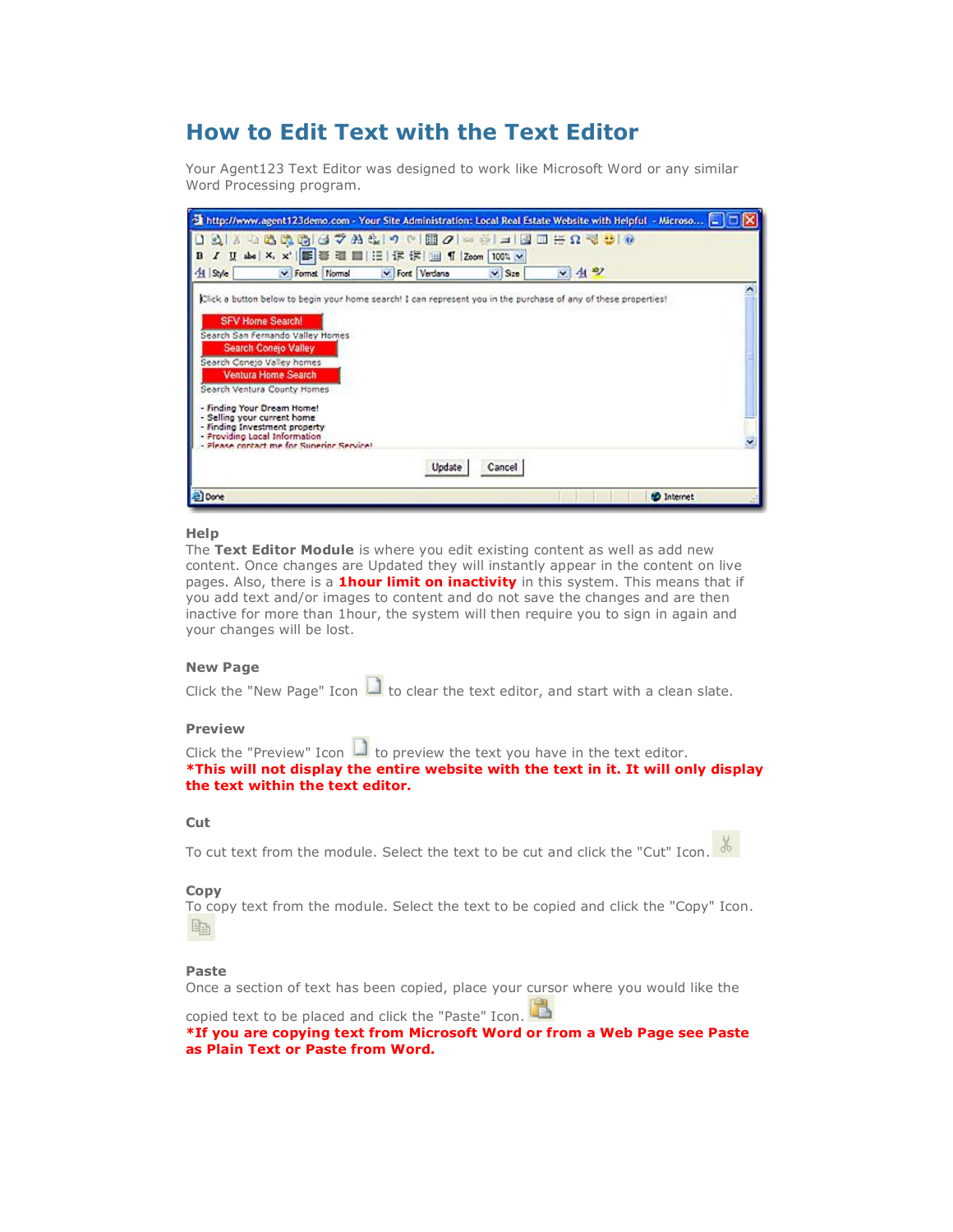### **Paste as Plain Text**

If you are copying text from a web page, we suggest using this button to properly paste the copied contents into your website. Once the desired text has been copied, place your cursor where you would like the copied text to be placed and click the

"Paste as Plan Text" Icon.

#### **Paste from Word**

If you are copying text from a Microsoft Word document, we suggest using this button to properly paste the copied contents into your website. Once the desired text has been copied, place your cursor where you would like the copied text to be placed and

click the "Paste as Plan Text" Icon.

## **Print**

Click the "Print" Icon  $\Box$  to print the contents of the text editor.

## **Check Spelling**

Click the "Check Spelling" Icon  $\blacklozenge$  to check the spelling of the contents in the text editor.

## **Find**

Click the "Find" Icon  $\mathbb{R}^n$  to find a particular string of text or a certain word.

## **Replace**

Click the "Replace" Icon  $\frac{ab}{b}$  to find a particular string of text or a certain word that you would like to replace with a different phrase or word.

| Find what     | Replace     |
|---------------|-------------|
| Replace with: | Replace All |
| Match case    | Cancel      |

**Silver of** 

**TAR** 

Example:

#### **Undo**

Click the "Undo" Icon  $\blacksquare$  to undo the last mistake that you made. **\*If you click the "Undo" Icon more than once it will undo multiple mistakes, but in the reverse order they were made.**

### **Redo**

| back what you removed, you can click this button to bring it back.          |
|-----------------------------------------------------------------------------|
| *This is used as an opposite of "Undo". If you "Undo" and would like to get |
| Click the "Redo" Icon to redo the last mistake that you made.               |

#### **Select All**

|  |  | Click the "Select All" Icon <b>IEE</b> to select all of the text within the text editor. |
|--|--|------------------------------------------------------------------------------------------|
|--|--|------------------------------------------------------------------------------------------|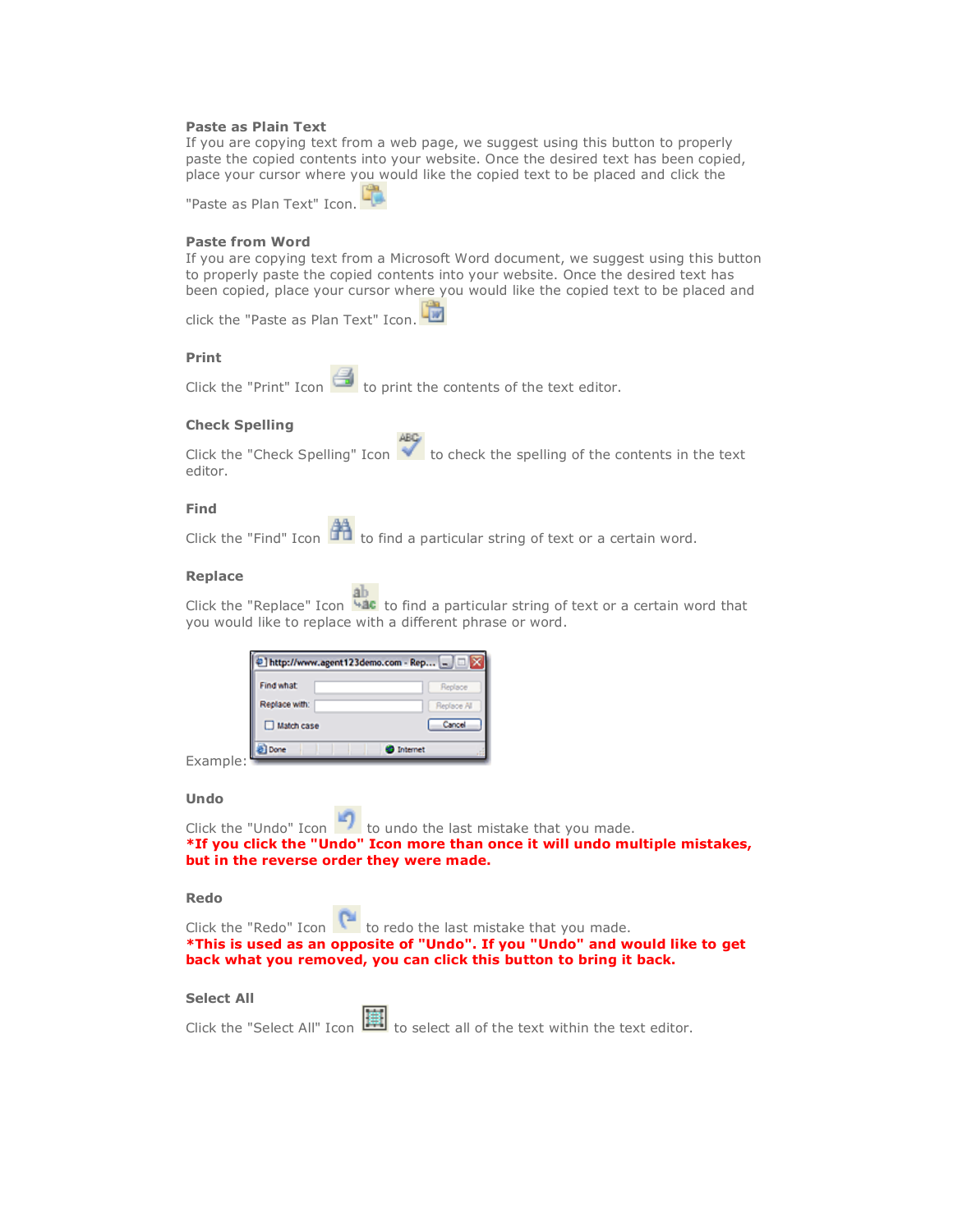#### **Remove Format**

If you would like to remove the text format from certain text or all the text, select the

text that you want to change and click the "Remove Format" Icon.

## **Insert Link**

To insert a hyperlink, select the text you want to be the link and click the "Insert Link" Icon  $\bullet$ 

In the Link - Place the URL that you want the link to go to in the URL field. If you would like the link to pop up a new window or even make your page go to that web site, then choose a target for the web page to load into. Below is a list of the targets available and their definitions.

#### *Predefined targets are:*

**blank** loads the page into a new browser window. **\_self** loads the page into the current window.

**\_parent** loads the page into the frame that is superior to the frame the hyperlink is in.

**\_top** cancels all frames, and loads in full browser window.

**\*Note** *- Your Agent123 website defaults with the target not set, which means that your link, once clicked, will load within your Agent123 site.*

**Hint -** To link to another page within your site simply type in the relative link (i.e. default.aspx - which is a link that will go to your homepage when it is clicked).

## **Remove Link**

To remove a link, select the linked text that is to be unlinked and click the "Remove Link" Icon

### **Button**

To insert a button, place you cursor within the text editor and click the "Button"

Icon. Once you click on the "Button" Icon, the "Button Properties" window will pop up.

|                                      | <b>Button Properties -- Web Pag</b> |
|--------------------------------------|-------------------------------------|
| <b>Button Title</b>                  |                                     |
| Button Color                         |                                     |
| <b>Text Color</b>                    |                                     |
| URL.                                 |                                     |
| Link Target   <not set=""></not>     |                                     |
| OK                                   | Cancel                              |
| tp://www.agent123de <a> Internet</a> |                                     |

Example: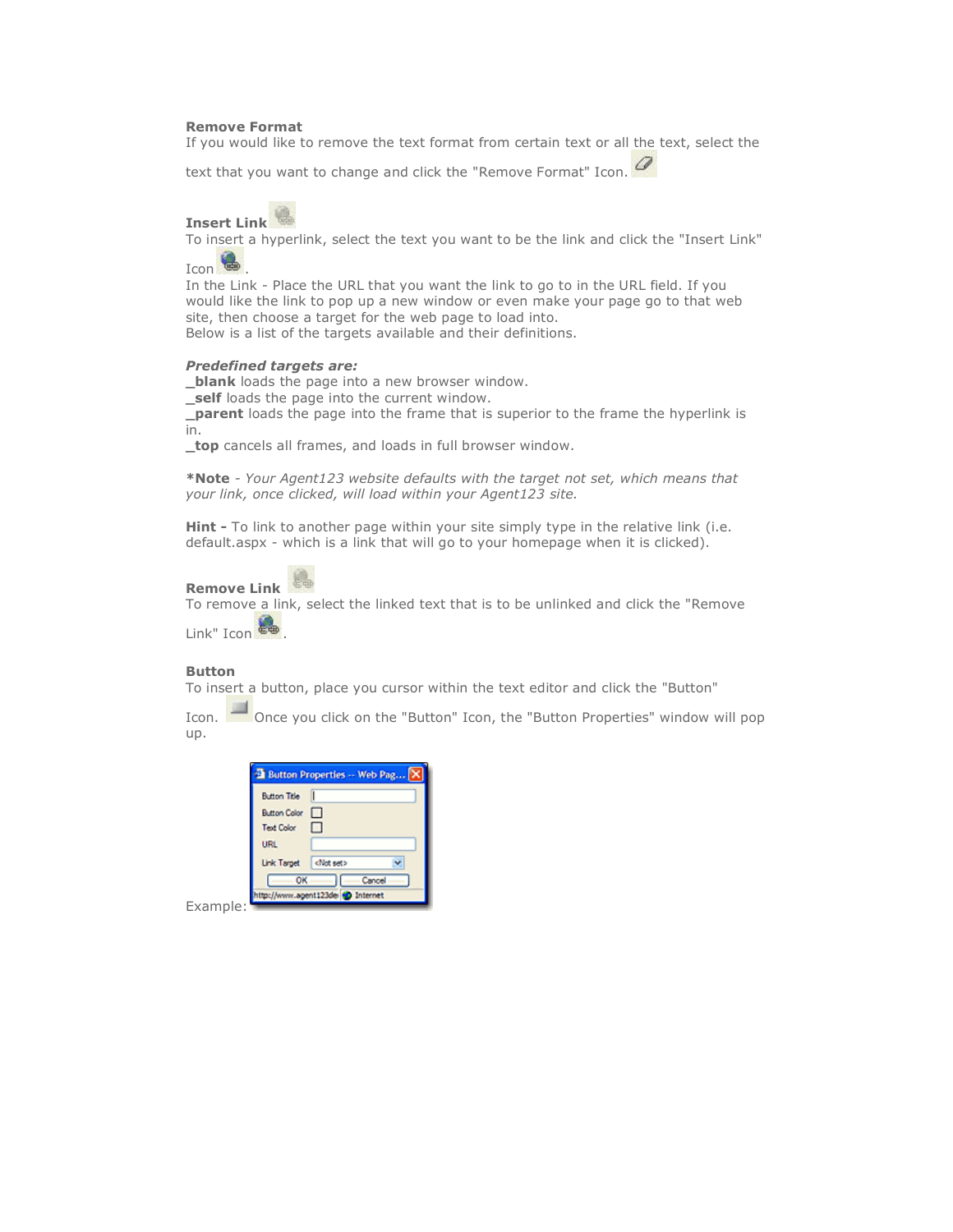## **Insert/Edit Image**

To insert an Image, place you cursor within the text editor and click the "Insert/Edit

Image" Icon. **Of all can** Once you click on the "Insert/Edit Image" Icon, the "Insert Image Properties" window will pop up.

|                                                                                                        | Insert Image -- Web Page Dialog                                                                                                                                                                                                                                                                                                                                                                                                                                                                                                                                                                                                                                                                                                                                                                                                                                                                                                      |
|--------------------------------------------------------------------------------------------------------|--------------------------------------------------------------------------------------------------------------------------------------------------------------------------------------------------------------------------------------------------------------------------------------------------------------------------------------------------------------------------------------------------------------------------------------------------------------------------------------------------------------------------------------------------------------------------------------------------------------------------------------------------------------------------------------------------------------------------------------------------------------------------------------------------------------------------------------------------------------------------------------------------------------------------------------|
| <b>URL</b><br>Alemative Text                                                                           | OK<br>Cancel<br>Upload                                                                                                                                                                                                                                                                                                                                                                                                                                                                                                                                                                                                                                                                                                                                                                                                                                                                                                               |
| Algn<br>v<br>Wah<br><b>Height</b><br>O Lock Ratio<br>$^{\circ}$<br><b>HSpace</b><br>Vspace<br>Border 0 | Presient<br>Magnus es, domine, et laudabilis valde: magna virtus tua, et<br>sapierdae tuae non est numerus, et laudare te vuit homo<br>alqua porto creaturae tuae, et homo circumferens motalitem.<br>suam, circumferens testimonium peccati sui et testimonium,<br>quia superbis resistis: et tamen laudare te vuit homo, aliqua<br>portio creaturae tuae tu excitas, ut laudare te delectet, quia<br>feciati nos ad te et inquietum est cor nostrum, donec requiescat<br>in tel da mihi, domine, scire et intellegere, utrum sit prius-<br>invocare te an laudare te, et scire te prius sit an invocare te.<br>sed quis te invocat nesciens te ? alud enim pro alio potest<br>invocare nesciens, an potius invocaris, ut sciaris? quomodo<br>autem invocabunt, in quem non crediderunt? aut quomodo<br>credent sine praedicante? et laudabunt dominum qui requirunt<br>eum, quaerentes enim inveniunt eum et invenientes laudabunt |
| Example:                                                                                               | http://www.agent123demo.com/Admin.FK 40 Internet                                                                                                                                                                                                                                                                                                                                                                                                                                                                                                                                                                                                                                                                                                                                                                                                                                                                                     |

**\*The first step in order to upload an image is to check the upload checkbox.**

#### **Insert/Edit Table**

To insert a Table, Place you cursor within the text editor and click the "Insert/Edit

Table" Icon.  $\Box$  Once you click on the "Insert/Edit Table" Icon, the "Insert/ Edit Table Dialog" window will pop up.

| <b>El Insert Table -- Web Page Dialog</b> |                                                    |  |
|-------------------------------------------|----------------------------------------------------|--|
| Rows:<br>Columns:<br>2                    | 200<br>pixels<br>Width:<br>pouels<br><b>Height</b> |  |
| Border size: 1<br>Nighment: dict set> v   | Cell spacing: 11<br>Cell padding: 1                |  |
| v<br>Syle:<br>Caption:                    |                                                    |  |
| http://www.agent123der @ Internet         |                                                    |  |

Example:

## **\* Once the dialog window pops up, just enter the dimensions of the table and hit "Enter".**

## **Insert Horizontal Line**

To insert a horizontal line to separate text, place your cursor within the text editor and

click the "Insert Horizontal Line" Icon.  $\overline{\overline{a}}$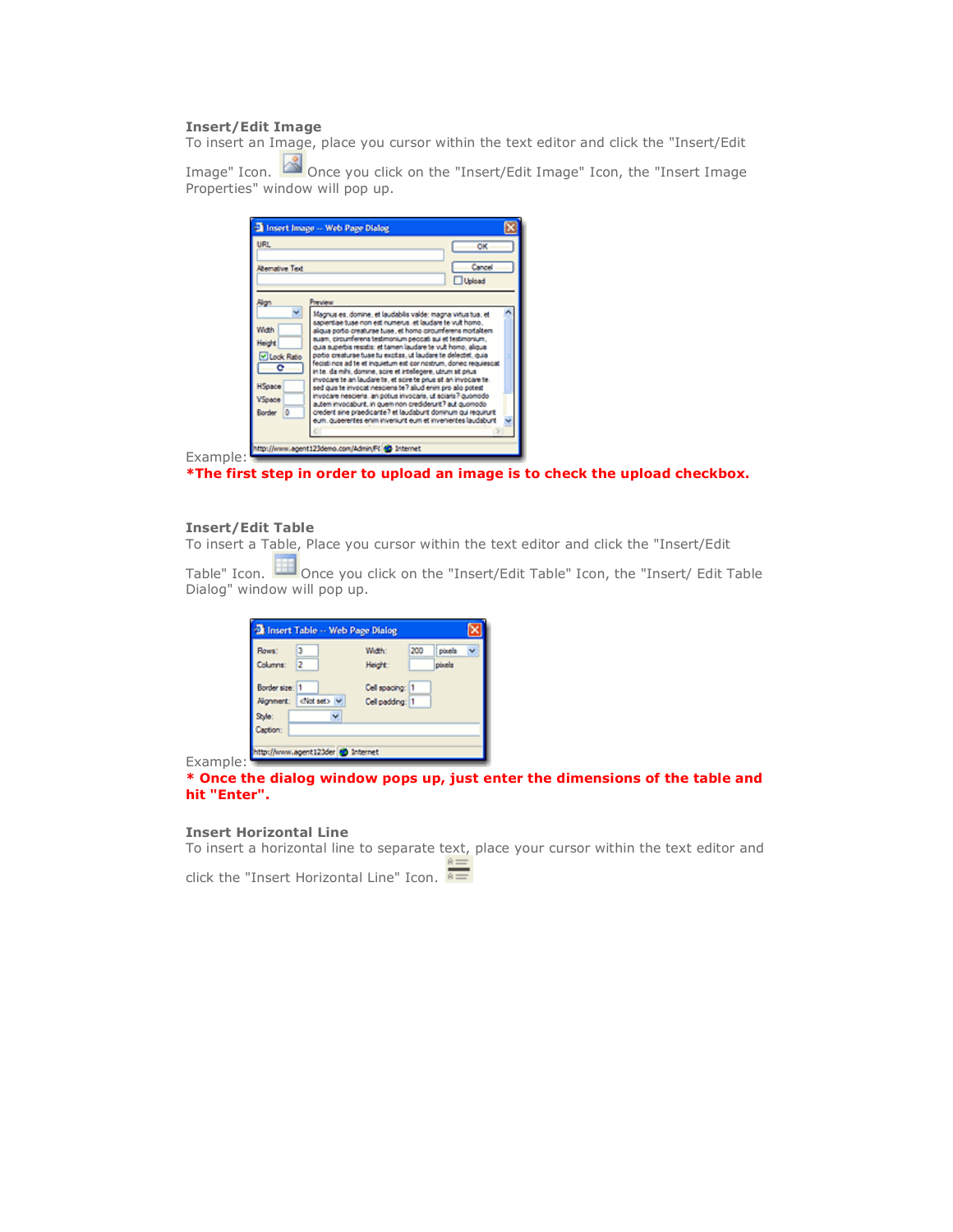#### **Insert Special Character**



To insert a "Special Character", just click on the "Insert Special Character" Icon. Then the "Smiley Dialog" Window will pop up and you will be able to select the unique character you are looking for.

|  |  |  |  |  | $1 - 2345$ $10 - 12345$                           |  |  |  |  |               |
|--|--|--|--|--|---------------------------------------------------|--|--|--|--|---------------|
|  |  |  |  |  | 6789:: < * > ? @ A B C D E F G H I                |  |  |  |  |               |
|  |  |  |  |  | <b>JKLMNOPORSTUVWXYZII</b>                        |  |  |  |  |               |
|  |  |  |  |  | abcdefghijklmnopgr                                |  |  |  |  |               |
|  |  |  |  |  | $s$ tuvwxyz{ } <sup>-</sup> C <sup>--</sup>       |  |  |  |  |               |
|  |  |  |  |  | $1.657115 - 0.16 - 0.16111$                       |  |  |  |  |               |
|  |  |  |  |  | <b>BILITSWWWZAAAAAACEE</b>                        |  |  |  |  |               |
|  |  |  |  |  | $E E I I I I B R 0 0 0 0 0 0 0 0 0 0 0 0$         |  |  |  |  |               |
|  |  |  |  |  | <b>b. 5 a a 5 a a a a c e e e e e i i i i a A</b> |  |  |  |  |               |
|  |  |  |  |  | $66666 + 0000000959$                              |  |  |  |  | <b>Cancel</b> |

Example:

#### **Insert Smiley**

To insert a Smiley, just click on the "Insert Smiley" Icon. Then the "Insert Special Character Dialog" Window will pop up and you will be able to select the unique character you are looking for.



Example:

## **Bold**

To make your text Bold. Select the text you want bolded, and then click the "Bold"  $\, {\bf B}$ Icon.

### **Italic**

To make your text Italic. Select the text to be Italic, and then click the "Italics" Icon.  $\boldsymbol{I}$ 

## **Underline**

To underline your text. Select the text to be underlined and then click the "underline"  $\overline{\mathbf{u}}$ icon.

## **Strike Through**

To strike through your text. Select the text to be striked through and then click the "Strike Through" Icon. abe

## **Subscript**

To subscript your text. Select the text to be subscript and then click the "Subscript" Icon.  $X_2$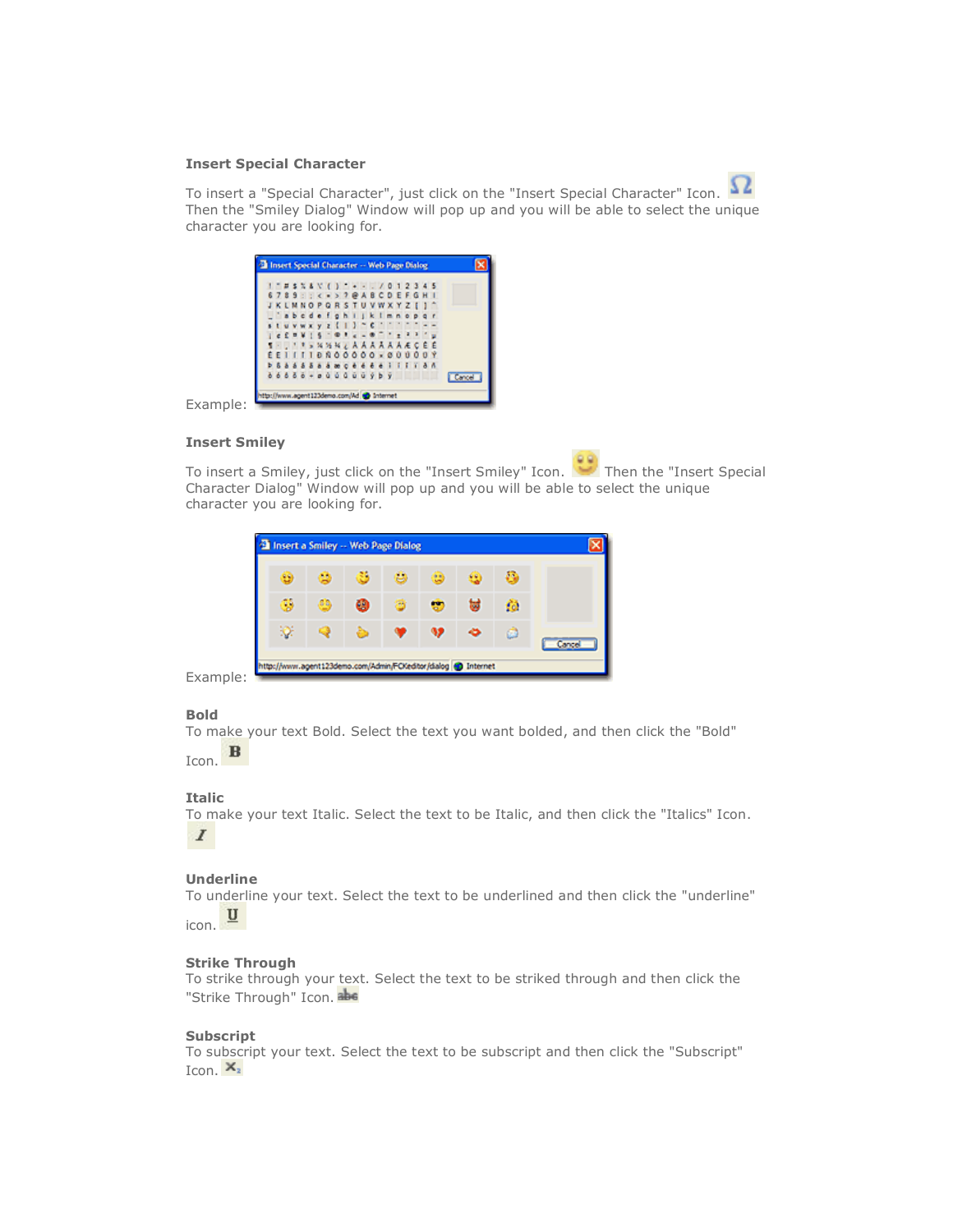## **Superscript**

To superscript your text. Select the text to be superscript and then click the "Superscript" Icon. X<sup>2</sup>

## **Left Justify**

To left justify your text. Select the text to be justified and click the "Left Justify" Icon. 国

## **Center Justify**

To center justify your text. Select the text to be justified and click the "Center Justify" Icon. <sup>三</sup>

## **Right Justify**

To right justify your text. Select the text to be justified and click the "Right Justify"



## **Block Justify**

To block justify your text. Select the text to be justified and click the "Block Justify"

Icon.  $\blacksquare$ 

## **Bulleted List**

Click the "Bulleted List" Icon  $\mathbf{f} = \mathbf{f}$  first, then start typing. When you want to start a new number press enter. To just start a new line of text under the same number hold shift and press enter.

## **Decrease Indent**

To decrease the indent of your text. Select the text and click the "Decrease Indent" Icon. **宇** 

## **Increase Indent**

To increase the indent of your text. Select the text and click the "Increase Indent"

拝 Icon.

## **Show Table Borders**

To display the borders of the tables you have created just click the "Table Border" Icon.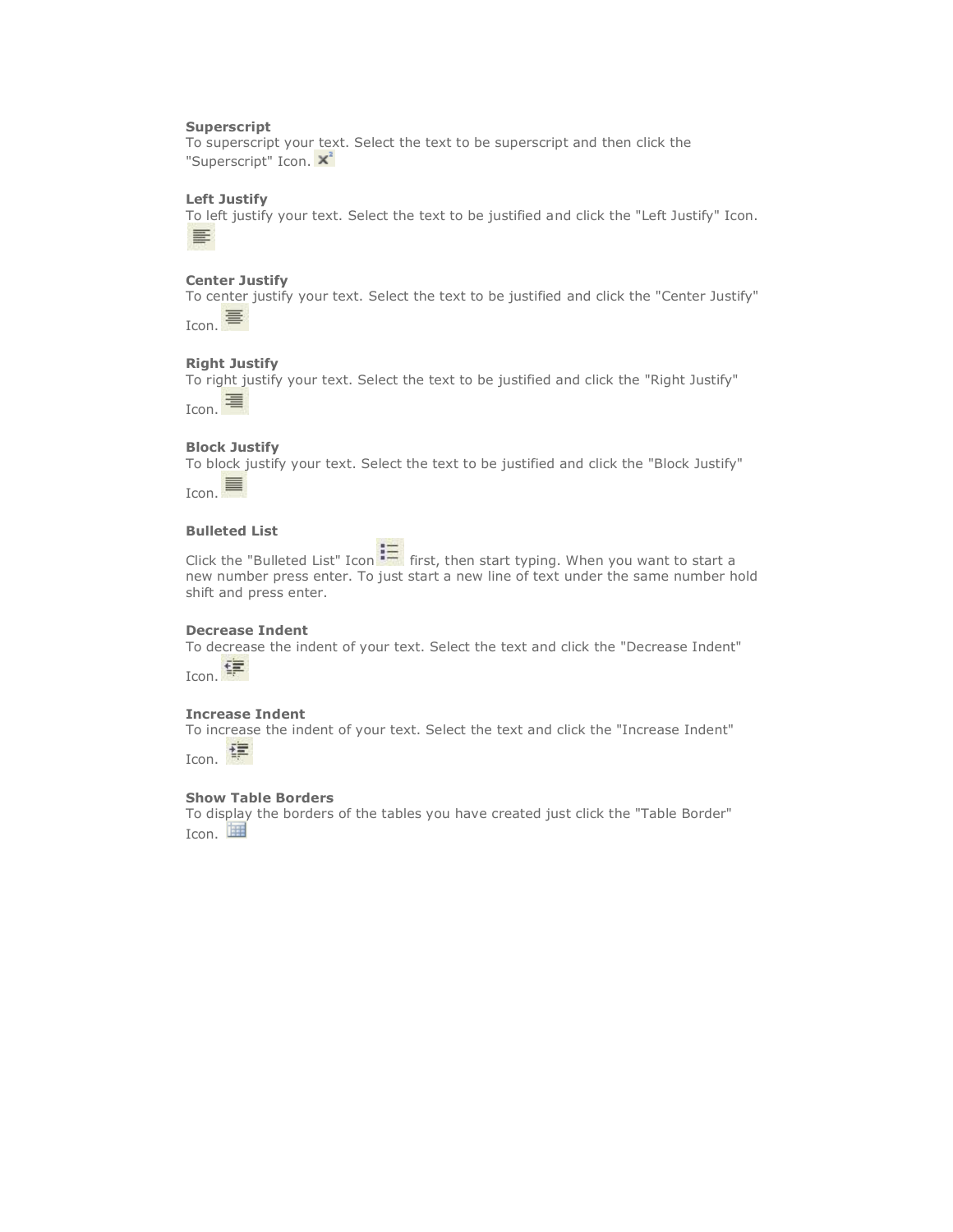## **Show Details**

To display the details of a page, for example: paragraph tags, line breaks, etc., just click the "Show Details" Icon.

| Examp |  |
|-------|--|
|       |  |

| Thttp://www.agent123demo.com - Your Site Administration: Local Real Estate Website with Helpful - Microso E                              |  |
|------------------------------------------------------------------------------------------------------------------------------------------|--|
| 口はしては赤原にてめずって<br><b>BB</b><br>$\mathcal{Q}$<br>事 理 ■ 田 详 详 I 国 T Zoom 100% ><br>$I$ U abs $X$ , $X'$<br>B                                |  |
| ▼生型<br>41 Syle<br>v Font Verdana<br>v Format Normal<br>$\vee$ Size                                                                       |  |
| span >span >span > 7   cick a button below to begin your home search! I can represent you in the purchase of any of these<br>properties! |  |
| $/span$ $\rightarrow$                                                                                                                    |  |
| <b>SFV Home Search!</b><br>l el<br>Search San Fernando Valley Homes                                                                      |  |
| Search Conejo Valley<br><b>P</b>                                                                                                         |  |
| Search Conejo Valley homes<br>Ventura Home Search<br>فيه                                                                                 |  |
| Search Ventura County Homes<br>/span /span span > +                                                                                      |  |
| - Finding Your Dream Home!                                                                                                               |  |
| Update<br>Cancel                                                                                                                         |  |
| al Done<br><b>D</b> Internet                                                                                                             |  |

## **Style**

Click the "Style" Drop Down Menu  $\frac{\text{Style}}{\text{\_}}$  to access attributes that you can apply to your text.

| Intro<br>Headline |             |
|-------------------|-------------|
|                   | <b>News</b> |

## **Size**

Example:

| Click the "Size" Drop Down Menu                            | Size<br>×<br>to access text size attributes. |
|------------------------------------------------------------|----------------------------------------------|
| Size                                                       |                                              |
| xx-small<br>x-small<br>small<br>medium<br>arge<br>Example: |                                              |